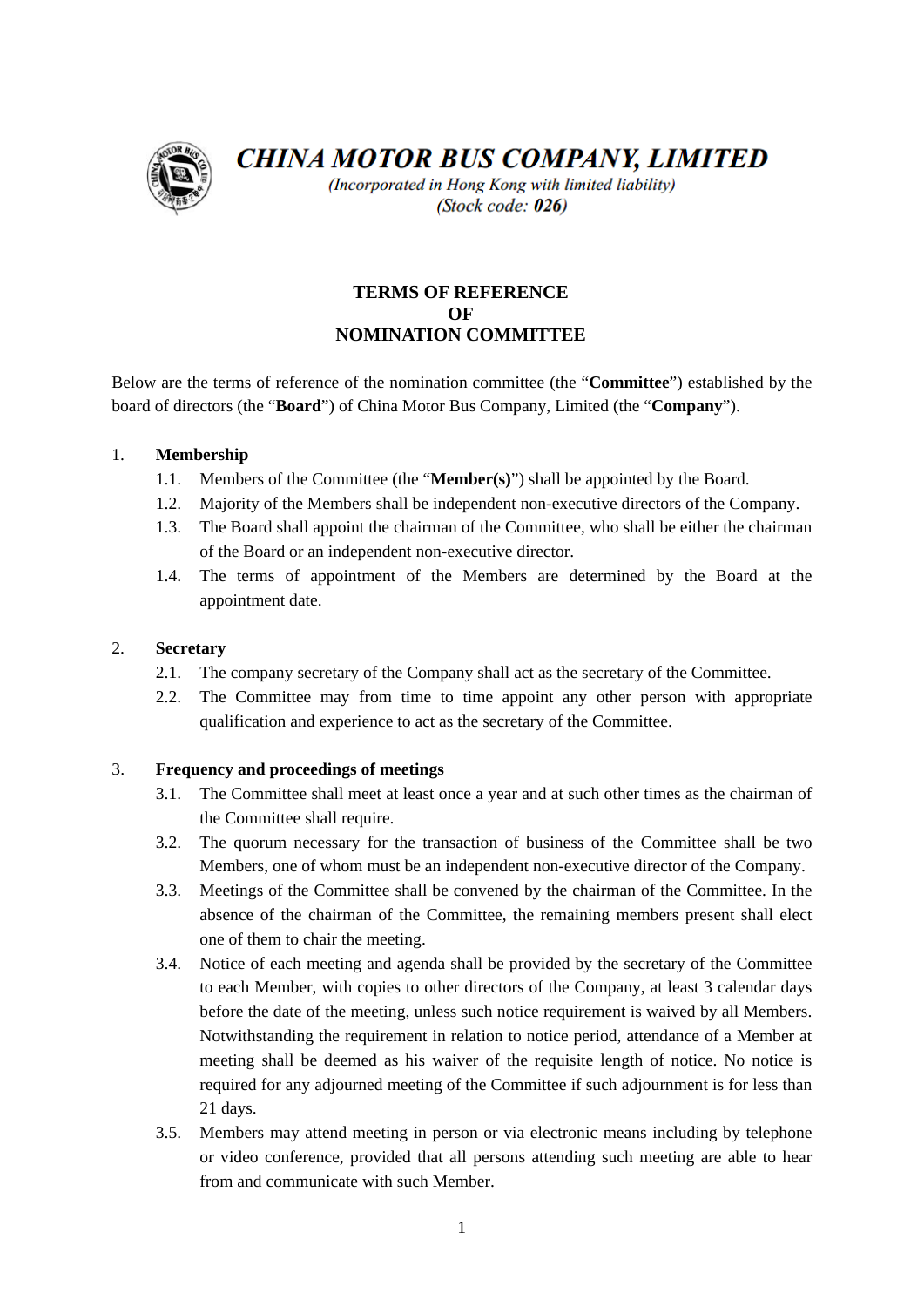- 3.6. Resolutions of the Committee shall be passed by a majority of votes of the Members present at the meeting.
- 3.7. A written resolution signed by all Members are valid as if such resolution had been passed at a meeting of the Committee duly convened and held.
- 3.8. The secretary of the Committee shall minute the proceedings and resolutions of all meetings of the Committee, including the names of those present and in attendance. Minutes of meeting of the Committee shall be circulated promptly to all Members and, unless a conflict of interests exists, to all members of the Board.

#### 4. **Meeting attendance**

- 4.1. Chairman of the Committee may invite directors, chief executive officer, senior managers and external advisors of the Company, and any other persons to attend a meeting of the Committee.
- 4.2. Only Members are entitled to vote at meetings of the Committee.

### 5. **Ordinary yearly meeting**

The chairman of the Committee or (if absent) another Member (who shall be an independent non-executive director of the Company) shall attend the ordinary yearly meeting of the Company, and address the shareholders' enquiries on the activities and responsibilities of the Committee.

#### 6. **Duties**

The Committee shall:

- (i) review the structure, size and composition (including without limitation, gender, age, cultural and educational background, ethnicity, professional experience, skills, knowledge and length of service) of the Board at least annually and make recommendations on any proposed changes to the Board to complement the Company's corporate strategy;
- (ii) identify individuals suitably qualified to become members of the Board and select or make recommendations to the Board on the selection of individuals nominated for directorships;
- (iii) assess the independence of independent non-executive directors of the Company;
- (iv) make recommendations to the Board on the appointment or re-appointment of directors and succession planning for directors, in particular the chairman of the Board and the chief executive of the Company;
- (v) review the policy on board diversity in order to achieve gender diversity at the Board level and review the implementation and effectiveness of the Company's policy on board diversity on an annual basis; and
- (vi) consider other matters as designated by the Board from time to time.

#### 7. **Reporting responsibilities**

7.1. The chairman of the Committee shall report to the Board as and when appropriate and after each meeting on all matters within its duties and responsibilities (including its